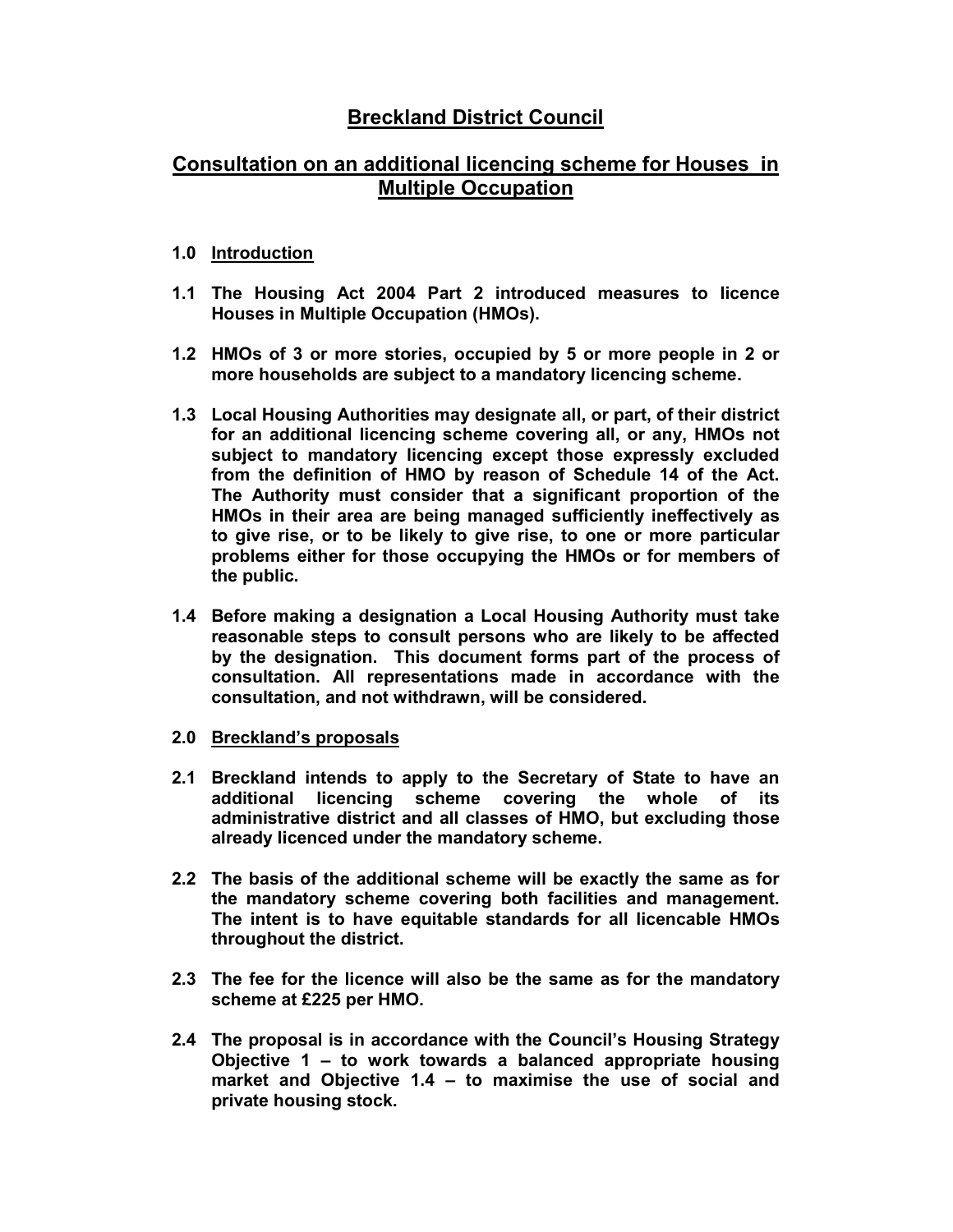- 2.5 The Council proposes that additional HMO licencing will form part of a co-ordinated approach for dealing with homelessness, empty dwellings and anti-social behaviour and that making the designation will significantly assist in dealing with those problems.
- 2.6 Breckland Council is seeking designation of the additional scheme to combat the problems identified in the HMO stock due to insufficient management, namely:
- $\triangleright$  Overcrowding
- $\triangleright$  Lack of facilities
- $\triangleright$  Lack of fire precautions and satisfactory means of escape
- $\triangleright$  Deficiencies in stock condition
- $\triangleright$  Lack of security of tenure of residents
- $\triangleright$  Excess charges for rent and services
- $\triangleright$  Underpayment of Council Tax
- $\triangleright$  Noise and other nuisances caused to neighbours
- Lack of proper refuse disposal and recycling
- 2.7 In addition locating HMOs, given the wide ranging circumstances in which they exist in a rural context, is a major barrier to effective enforcement.
- 3.0 Effect of the proposals
- 3.1 All HMOs covered by the scheme will be required to be licenced except where a temporary exemption notice is in force or an interim, or final, management order is in place. It will be illegal to operate an HMO covered by the scheme without a licence.
- 3.2 The scheme will last for a maximum of 5 years, but may be renewed.
- 3.3 A licence will only be granted where both the licence holder and manager, if any, are fit and proper persons.
- 3.4 A licence will only be granted where the HMO is reasonably suitable for occupation by not more than a specified maximum number of households or persons, or can be made suitable by the imposition of conditions.
- 3.5 A person having control of or managing an HMO commits an offence if he operates an HMO required to be licenced under the scheme without a licence and will be subject, on summary conviction, to a fine not exceeding £20,000
- 3.6 A person having control of or managing an HMO which is licenced commits an offence if he permits another person to occupy the HMO and such occupation results in more households or persons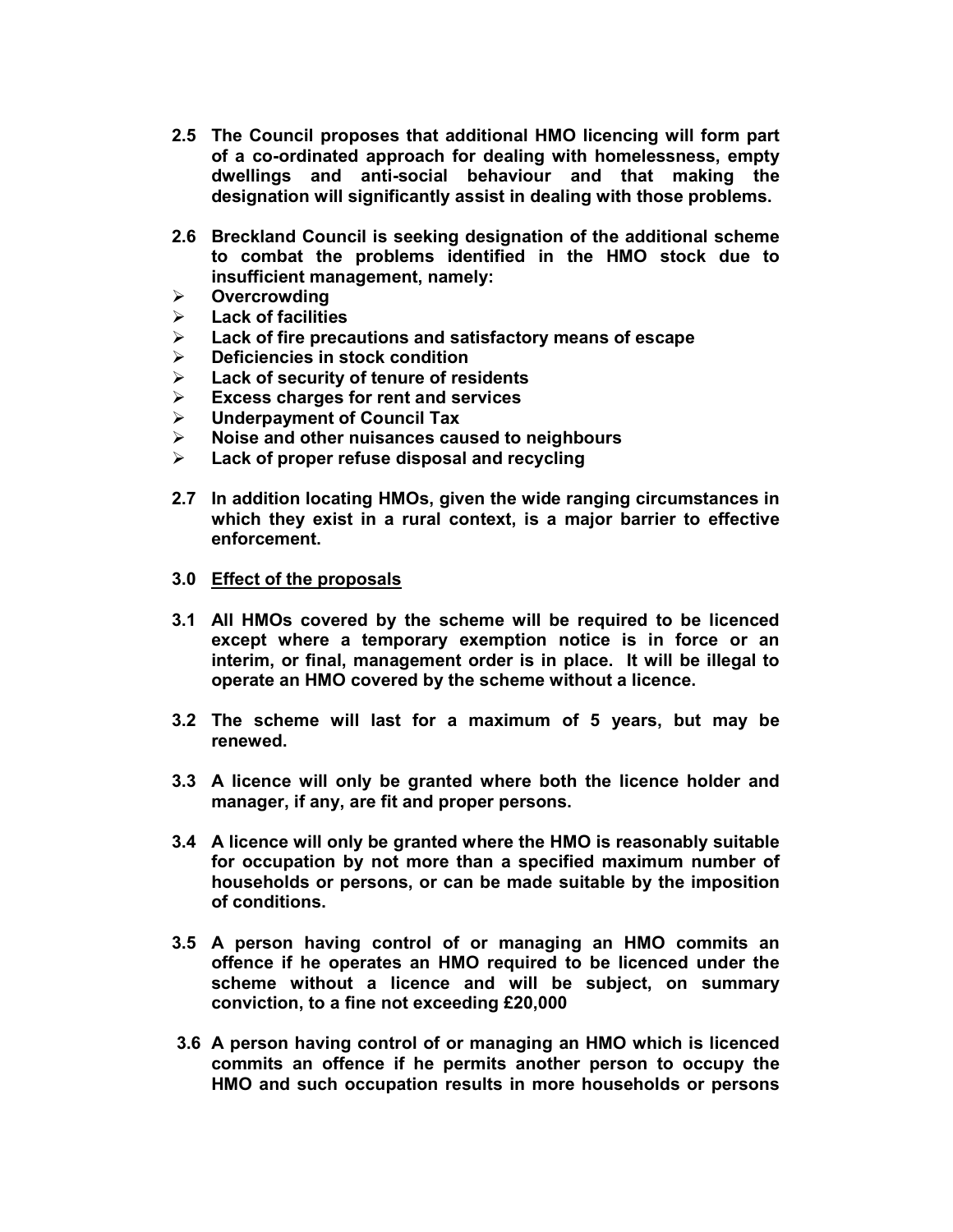occupying the HMO than the permitted number, and on summary conviction will be subject to a fine not exceeding £20,000.

- 3.7 A licence holder who fails to comply with any condition of the licence will, on summary conviction, be liable to a fine not exceeding level 5 on the standard scale.
- 3.8 Where tenant's rents have been supported by housing benefit in an HMO which was not licenced when it should have been, it will be open to the Council to seek repayment of that benefit from the person having control of the HMO.
- 3.9 The normal provisions of the Housing Health and Safety Rating System will apply in all HMOs whether licencable or not.
- 3.10 Licencing will enable the Council to identify poor housing conditions more quickly and to thereby improve the housing situation for affected tenants reducing their housing inequalities. It will also help reduce anti-social behaviour by ensuring effective management of HMOs.
- 3.11 Licences will have conditions attached ensuring that the HMO:
- $\triangleright$  will not be occupied by more persons than can be safely accommodated
- $\triangleright$  that there will be sufficient amenities provided for the number of occupants
- $\triangleright$  that there will be an effective means of providing warning of fire
- $\triangleright$  that there will be a safe and effective means of escape in case of fire
- $\triangleright$  that all gas and electricity supplies are in a safe condition
- $\triangleright$  that all furniture supplied as part of the letting meets current safety **requirements**
- $\triangleright$  that there will be effective management to reduce any possible antisocial behaviour
- $\triangleright$  that managers and owners will be fit and proper persons to perform those functions
- 4.0 What properties will be covered by the additional scheme?
- 4.1 A property will be an HMO if:
- $\triangleright$  It is a house shared by 3 or more people from two or more families and there is sharing of at least one facility
- $\triangleright$  It is a house divided into bedsits and is occupied by two or more families and there is sharing of at least one facility
- $\triangleright$  It is a self contained flat occupied by two or more families and there is sharing of at least one facility
- $\triangleright$  It is a building converted into flats that do not meet the standards of the Building Regulations 1991.